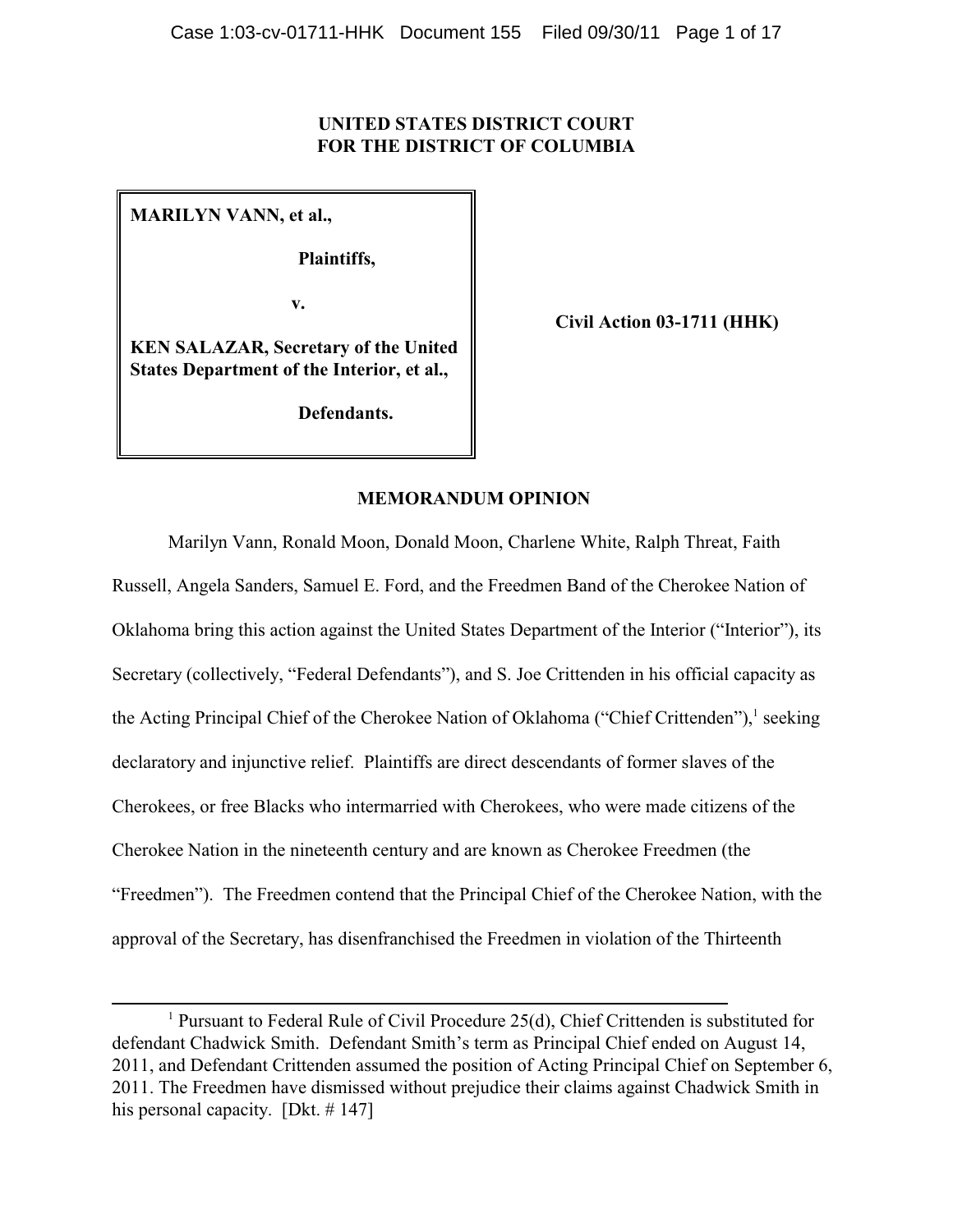### Case 1:03-cv-01711-HHK Document 155 Filed 09/30/11 Page 2 of 17

Amendment of the United States Constitution and the Treaty of 1866, and that the Federal Defendants have also violated those laws and others by failing to protect the Freedmen's citizenship and voting rights.

Before the Court are the motions to dismiss of the Federal Defendants [Dkt. # 118] and Crittenden [Dkt. # 119], the Freedmen's motion for leave to file a fifth amended complaint [Dkt. # 127], and the Freedmen's motion to consolidate the above-captioned case with *Cherokee Nation v. Nash*, Civil Action No. 10-1169 [Dkt #138]. Upon consideration of the motions, the oppositions thereto, and the entire record of this case, the Court concludes that Crittenden's motion to dismiss should be granted, the Freedmen's motion for leave to file a fifth amended complaint should be denied, and both the Federal Defendants' motion to dismiss and the Freedmen's motion to consolidate should be denied as moot.

#### **I. BACKGROUND**

## **1. Procedural History**

The detailed facts of this case are set out in a previous opinion of this Court, *Vann v. Kempthorne*, 467 F. Supp. 2d 56 (D.D.C. 2006) ("*Vann I*"), and an opinion of the United States Court of Appeals for the District of Columbia Circuit, *Vann v. Kempthorne*, 534 F.3d 741 (D.C. Cir. 2008) ("*Vann II*"). In *Vann I*, this Court addressed a motion to dismiss by the Cherokee Nation, which was permitted to intervene for the sole purpose of challenging the Court's jurisdiction, as well as the Freedmen's motion to file a second amended complaint to add the Cherokee Nation and certain of its officials as defendants. The Court held, among other things, that sovereign immunity did not bar suit against the Cherokee Nation and the tribal officers.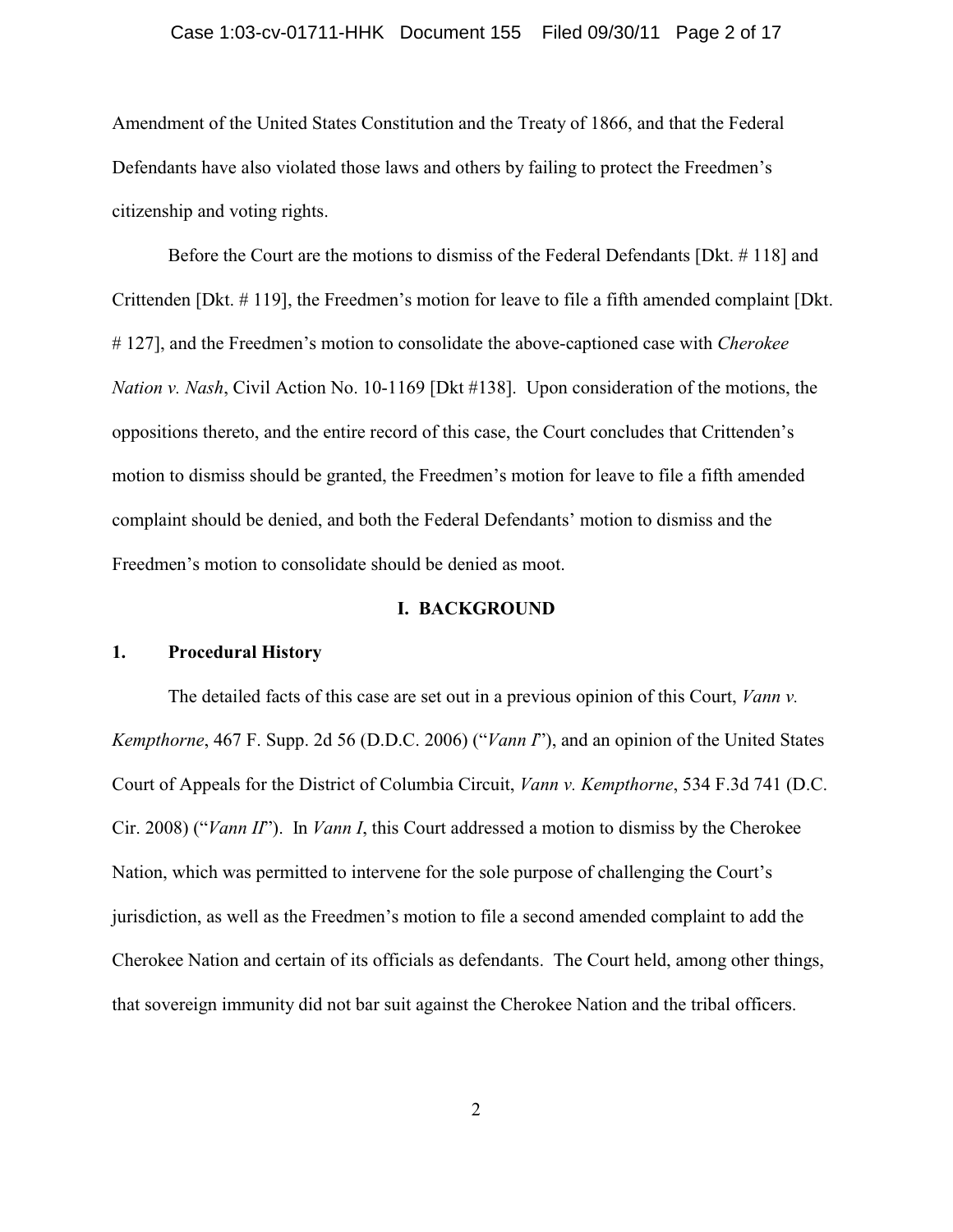*Vann I*, 467 F. Supp. 2d at 70, 74. The Cherokee Nation appealed the denial of its motion to dismiss on sovereign immunity grounds.

In *Vann II*, the D.C. Circuit held that "nothing in the Thirteenth Amendment or the 1866 Treaty amounts to an express and unequivocal abrogation of tribal sovereign immunity, [and so] the Cherokee Nation cannot be joined in the Freedmen's federal court suit without the tribe's consent." 534 F.3d at 749. The Circuit further held that under *Ex parte Young*, 209 U.S. 123 (1908), "tribal sovereign immunity does not bar the suit against tribal officers." *Vann II*, 534 F.3d at 750. The Circuit remanded the action to this Court to "determine whether 'in equity and good conscience' the suit can proceed with the Cherokee Nation's officers but without the Cherokee Nation itself." *Id.* at 756 (quoting FED. R. CIV. P. 19(b)).

Following the D.C. Circuit's opinion, the Freedmen filed a fourth amended complaint that raises six claims. The Freedmen allege that the Federal Defendants and Chief Crittenden have violated several constitutional and statutory provisions, including the 1970 Principal Chiefs Act, the Cherokee Constitution, the Treaty of 1866, the Indian Civil Rights Act ("ICRA"), 25 U.S.C. § 1301, and the Thirteenth and Fifteenth Amendments of the United States Constitution. They also seek judicial review of the Federal Defendants' alleged actions and inactions under the Administrative Procedure Act and assert that the Federal Defendants' conduct has denied the Freedmen equal protection under the Fifth Amendment.

The Cherokee Nation then filed suit in the United States District Court for the Northern District of Oklahoma against the Federal Defendants and five Freedmen<sup>2</sup> seeking a declaratory

 $2$  These Freedmen defendants are different individuals than the Freedmen who are plaintiffs in this case.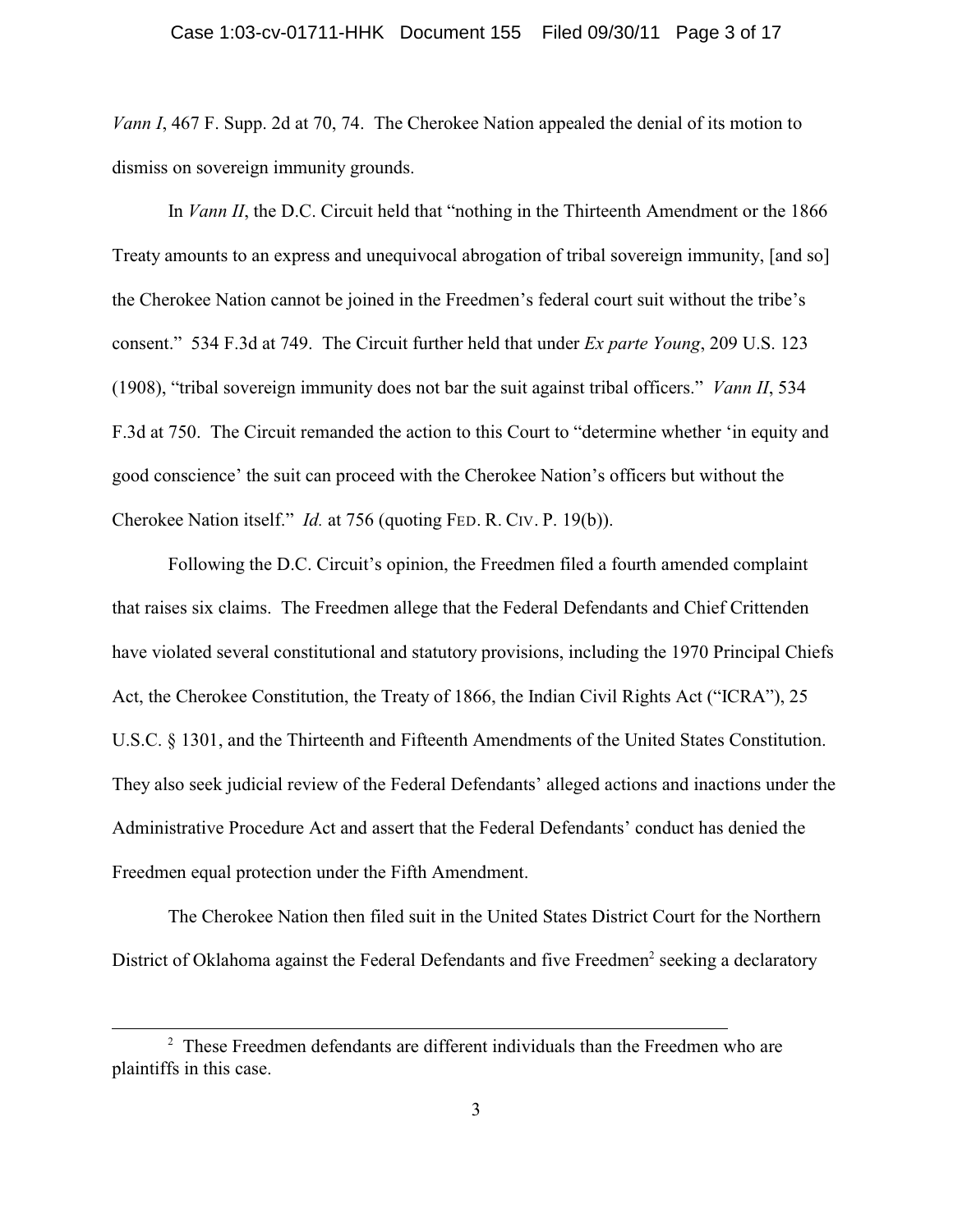### Case 1:03-cv-01711-HHK Document 155 Filed 09/30/11 Page 4 of 17

judgment "that the Five Tribes Act and federal statutes modified the Treaty of 1866 thereby resulting in non-Indian Freedmen descendants, including the individual defendants, no longer, as a matter of federal law, having rights to citizenship of the Cherokee Nation and benefits derived from such citizenship." *Cherokee Nation v. Nash*, Civil Action No. 10-1169, Compl. [Dkt. # 2] ¶ 18<sup>3</sup> In light of the Nation's filing of its suit in Oklahoma, the Freedmen have moved for leave to file a fifth amended complaint [Dkt. #127] in this case. The proposed fifth amended complaint would add the Cherokee Nation as a defendant and the five Freedman whom the Cherokee Nation sued in the Northern District of Oklahoma as plaintiffs. The Freedmen also move to consolidate the above-captioned case with *Nash* [Dkt. # 138].

#### **II. ANALYSIS**

# **A. Crittenden's Motion To Dismiss The Fourth Amended Complaint Under Federal Rule of Civil Procedure 19(b)**

Crittenden moves to dismiss the Freedmen's claim under Federal Rule of Civil Procedure 19(b), arguing that the case cannot proceed in the absence of the Cherokee Nation. The Court "must determine whether, in equity and good conscience, the action should proceed among the existing parties [in the absence of the Cherokee Nation] or should be dismissed." FED. R. CIV. P. 19(b). The Supreme Court has explained that Rule 19(b)'s "general direction," guided by four non-exclusive factors "indicates that the determination whether to proceed will turn upon factors that are case specific, which is consistent with a Rule based on equitable considerations." *Republic of Philippines v. Pimentel*, 553 U.S. 851, 862–863 (2008) (quoting *Provident*

United States District Judge Terence Kern transferred *Cherokee Nation v. Nash* to this <sup>3</sup> Court, finding that under the "first-to-file rule," this Court should determine whether the case should be heard by this Court or in the Northern District of Oklahoma. Civil Action No. 10- 1169, [Dkt # 48].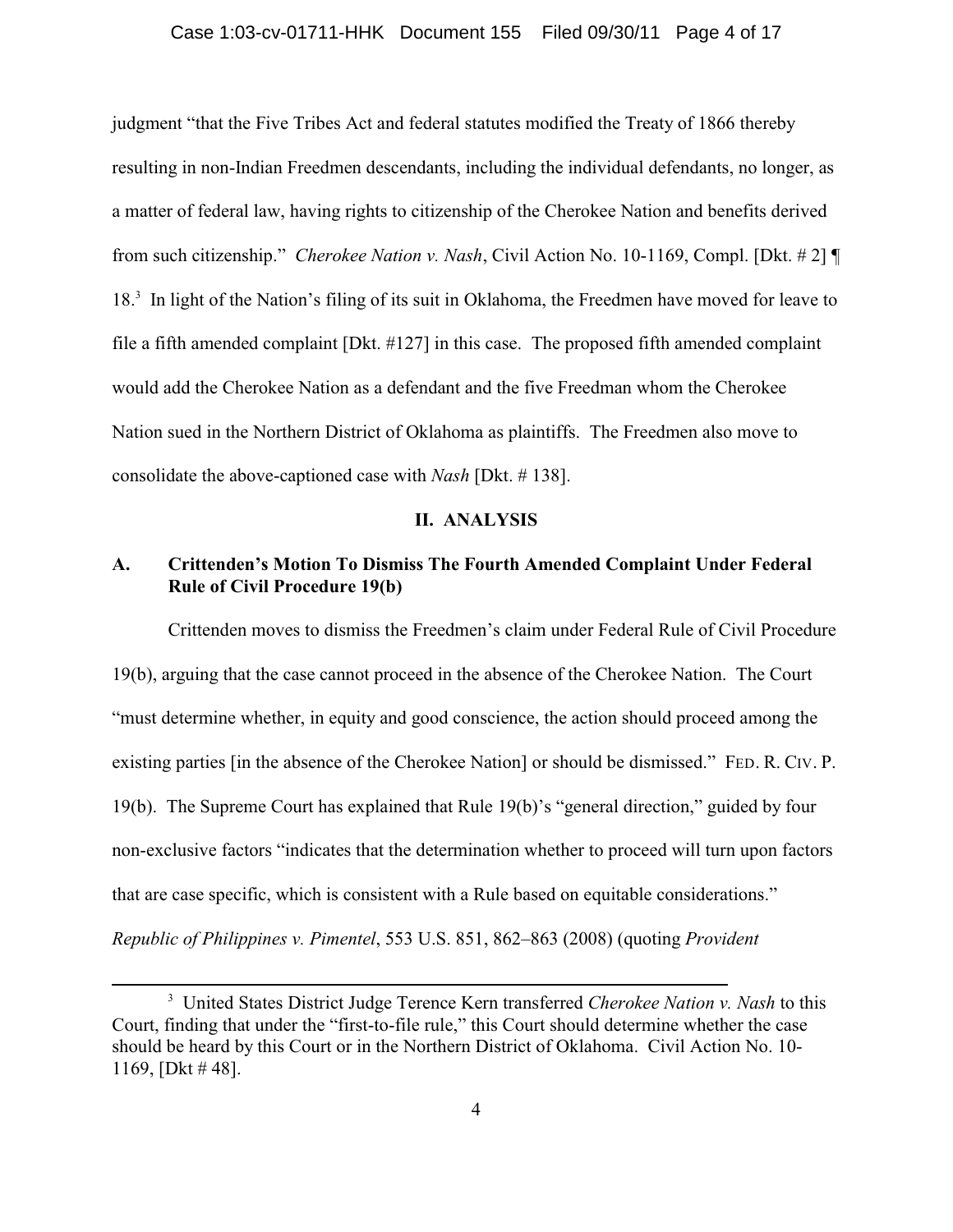*Tradesmens Bank & Trust Co. v. Patterson*, 390 U.S. 102, 119 (1968)). *Id.* at 863. The decision of whether to proceed without a required party "must be based on factors varying with the different cases, some such factors being substantive, some procedural, some compelling by themselves, and some subject to balancing against opposing interests." The D.C. Circuit "has observed that there is very little room for balancing of other factors set out in Rule 19(b) where a necessary party under Rule 19(a) is immune from suit because immunity may be viewed as one of those interests compelling by themselves." *Kickapoo Tribe of Indians v. Babbitt*, 43 F.3d 1491, 1496 (D.C. Cir. 1995) (internal quotation marks omitted). As a result, a court's inquiry under Rule 19(b) is "more circumscribed" when determining whether a suit can proceed in equity and good conscience without a party who is absent for reasons of sovereign immunity, as here. *Id.* at 1497. To this inquiry the Court now turns.

### **1. Prejudice**

First, the Court considers "the extent to which a judgment rendered in the person's absence might prejudice that person or the existing parties." FED. R. CIV. P. 19(b)(1). As this Court previously stated in holding that the Nation was a necessary party under Federal Rule of Civil Procedure 19(a), "[t]he Nation has an interest in administering its sovereign electoral and constitutional affairs" and "the sovereign interests of a tribe clearly are affected when the validity of a tribe's elections are questioned." *Vann I*, 467 F. Supp. 2d at 66; *see also St. Pierre v.* <sup>4</sup> *Norton,* 498 F. Supp. 2d 214, 220–21 (D.D.C. 2007) (finding that a judgment for plaintiffs would

<sup>&</sup>lt;sup>4</sup> The D.C. Circuit has held that "[t]he inquiry as to prejudice under Rule 19(b) is the same as the inquiry under [former] Rule  $19(a)(2)(i)$  [now Rule  $19(a)(2)(B)(i)$ ] regarding whether continuing the action will impair the absent party's ability to protect its interest." *Kickapoo Tribe*, 43 F.3d at 1497 n.9.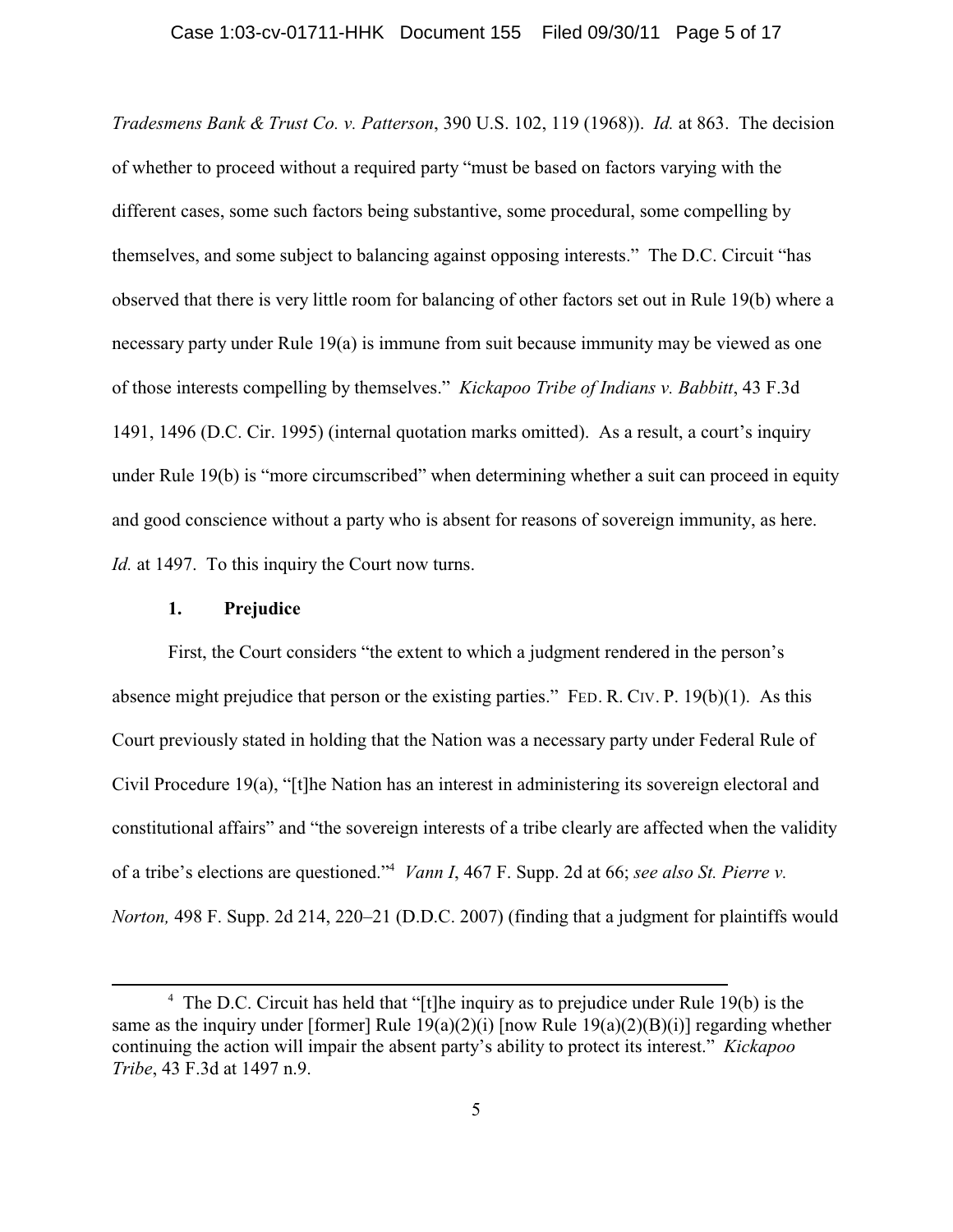### Case 1:03-cv-01711-HHK Document 155 Filed 09/30/11 Page 6 of 17

be prejudicial to the absent tribe because it "would essentially reverse current tribal law regarding membership determinations," "could drastically alter the current makeup of the Tribe," and "would also totally undermine the Tribe's authority to make independent membership determinations without federal interference"). Moreover, one of the issues in this suit is the Freedmen's rights under the Treaty of 1866 between the United States and the Cherokee Nation. For the Court to decide the import of the Treaty absent the Nation, one of the Treaty's signatories, would surely prejudice the Nation's interest.

The Court finds no merit in the Freedmen's argument that the Cherokee Nation has "no legally-protected interest" at issue here because "[p]ursuant to the Treaty of 1866 and the Thirteenth Amendment, the Cherokee Nation has no authority to treat its Freedmen citizens as anything less than full equals."<sup>5</sup> Freedmen's Opp'n to Crittenden's Mot. Dismiss [Dkt. #123] at 14. By raising this argument to eviscerate the Nation's claim of prejudice, the Freedmen are asking the Court to reach the merits of their claims against the Nation. This the Court cannot do.

 $\frac{1}{2}$  In support of this contention, the Freedmen cite the D.C. Circuit's statement that "[t]he tribe does not just lack a 'special sovereignty interest' in discriminatory elections—it lacks *any* sovereign interest in such behavior." *Vann II*, 534 F.3d at 755–56 (quoting *Idaho v. Coeur d'Alene Tribe*, 521 U.S. 261, 281 (1997)). The D.C. Circuit made this statement in the limited context of addressing the Nation's argument that the Freedmen could not pursue their claims under *Ex parte Young* because the Nation had "special sovereignty interests" like the tribal property rights specifically recognized in *Coeur d'Alene*. Refusing to extend the holding of *Coeur d'Alene* "beyond its 'particular and special circumstances'" *Vann II*, 534 F.3d at 756 (quoting *Coeur d'Alene*, 521 U.S. at 287), to include "the Cherokee Nation's relatively newfangled interest in controlling its tribal elections," the D.C. Circuit opted to "leave it for the Supreme Court to decide whether to add additional sovereign interests to the core concerns discussed in *Coeur d'Alene*." *Id.* There can be no doubt that the D.C. Circuit upheld the Cherokee Nation's sovereign immunity in this case, as it found that the Nation's immunity was "intact" and that it could not "be joined in the Freedmen's federal court suit without the tribe's consent." *Id.* at 749.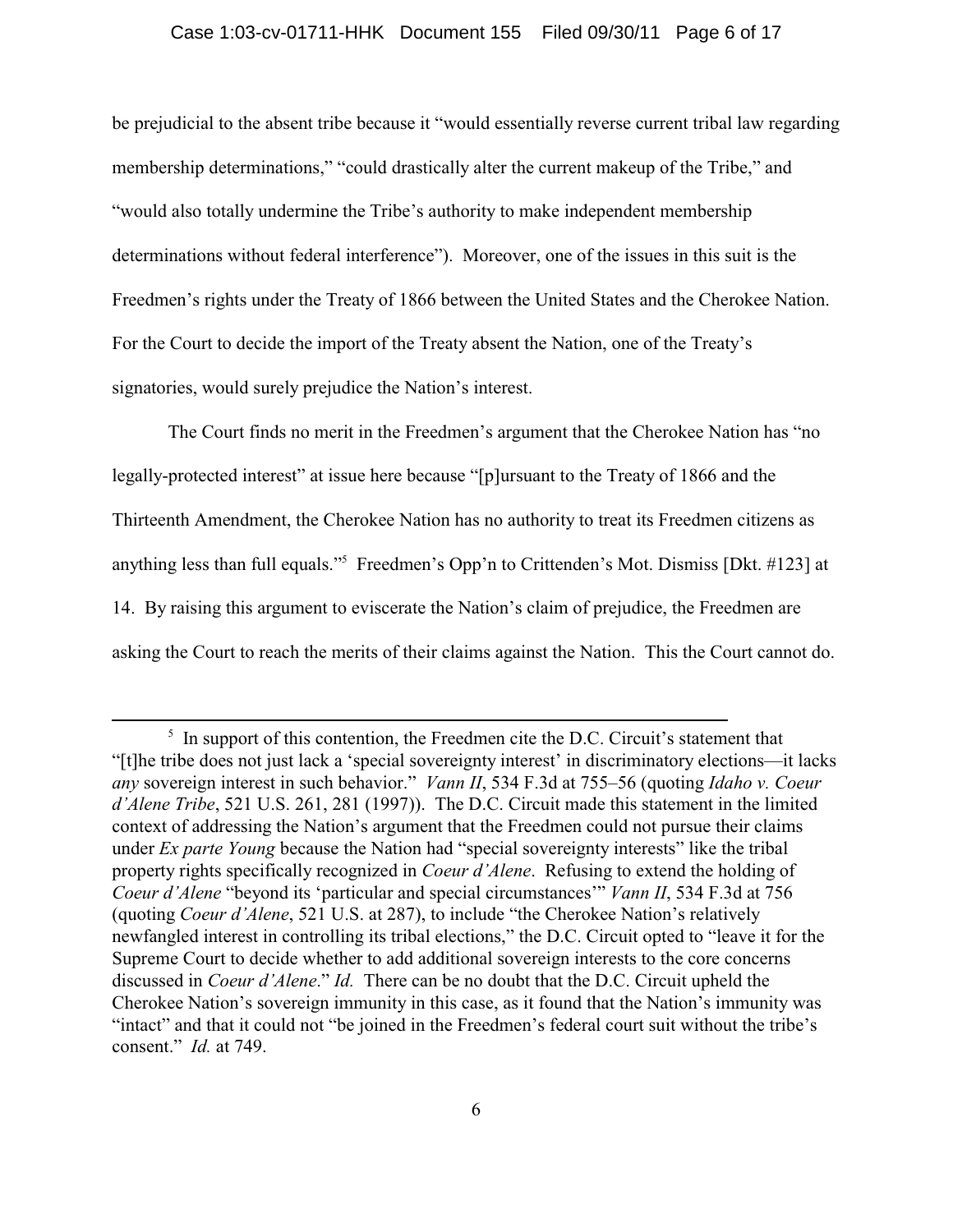Indeed, the Tenth Circuit has squarely rejected a similar argument that "an illegitimate interest cannot be legally prejudiced under the first Rule 19(b) factor." *Davis ex rel. Davis v. United States*, 343 F.3d 1282, 1291 (10th Cir. 2003). The court found that "Plaintiffs' narrow interpretation of the term 'legally protected interest' inappropriately presupposes Plaintiffs' success on the merits" and that "[s]uch an approach is untenable because it would render the Rule 19 analysis an adjudication on the merits." *Id.* (quoting *Davis v. United States*, 192 F.3d 951, 958 (10th Cir. 1999); *see also id.* (explaining that "the prejudice inquiry under Rule 19(b) is essentially the same as the inquiry under [superceded] Rule  $19(a)(2)(i)$ ," now Rule  $19(a)(1)(B)$ , which concerns a party's "*claimed* interest"); *Republic of Philippines*, 553 U.S. at 864 (holding that once the Court of Appeals recognized that the claims of the absent parties were not frivolous, as part of the Rule 19(b) inquiry "it was error for the Court of Appeals to address them on their merits when the required entities had been granted sovereign immunity" and explaining that "[t]he court's consideration of the merits was itself an infringement on foreign sovereign immunity").<sup>6</sup>

The Court must "accord proper weight to the compelling claim of sovereign immunity" and finds that the Nation's interests would be prejudiced if the case were to proceed in its absence. *Republic of Philippines*, 553 U.S. at 869; *see also Citizen Potawatomi Nation v.*

 $6\text{ The Court also rejects the Freedom's assertion that if the suit must be dismissed absent.}$ the Cherokee Nation, then *Ex parte Young* suits against tribal officers would never be available. As courts consistently recognize, the Rule 19(b) analysis is highly case specific and "calls for a pragmatic decision based on practical considerations in the context of particular litigation." *Kickapoo Tribe*, 43 F.3d at 1495. Whether a particular *Ex parte Young* claim should proceed absent the sovereign will depend on the claims raised and relief sought in the particular case, among other considerations weighing on the factors enumerated in Rule 19(b). Although it might be appropriate for some *Ex parte Young* suits to proceed in the absence of the sovereign, this is not such a suit.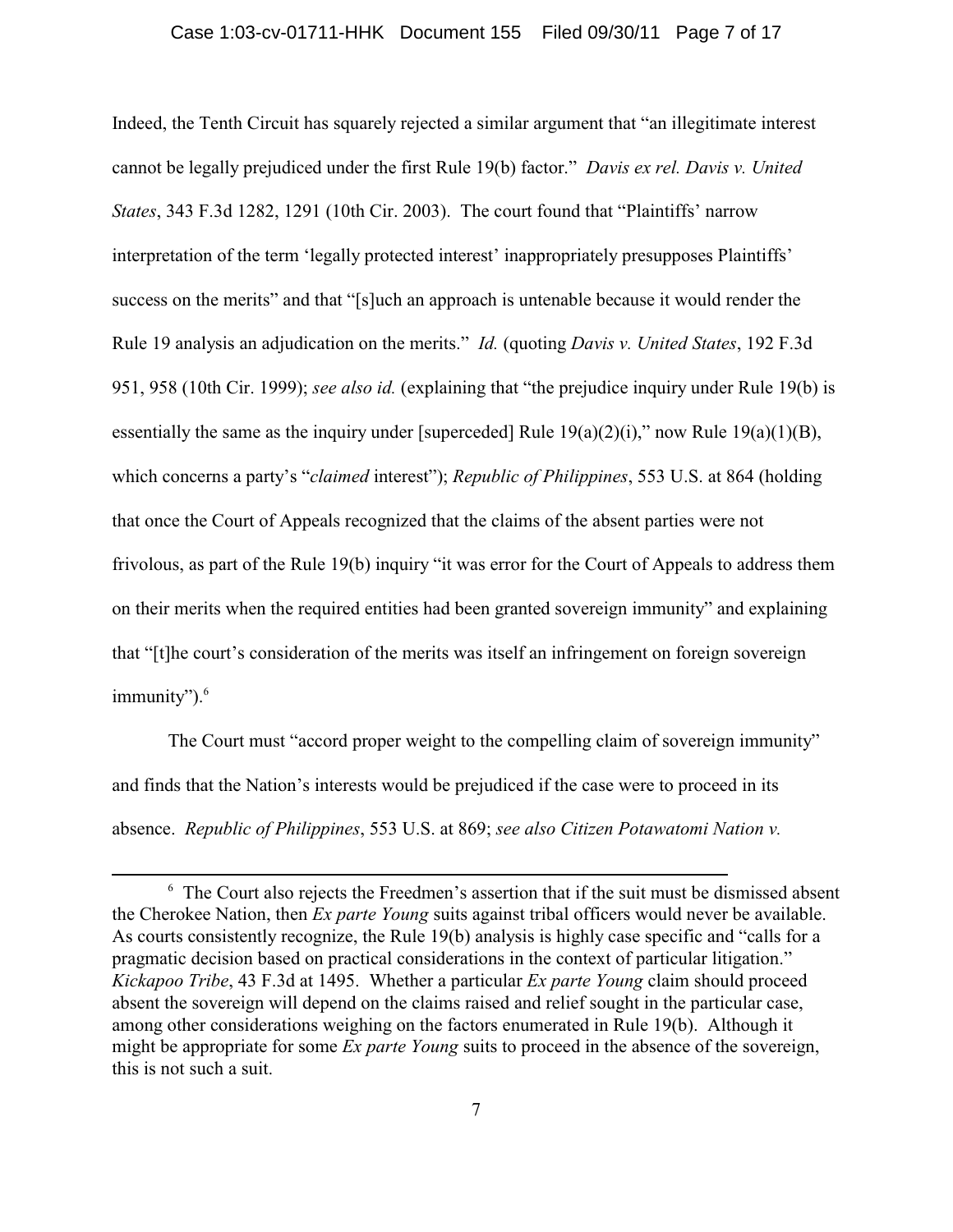### Case 1:03-cv-01711-HHK Document 155 Filed 09/30/11 Page 8 of 17

*Norton*, 248 F.3d 993, 1001 (10th Cir. 2001) (recognizing the "strong policy favoring dismissal when a court cannot join a tribe because of sovereign immunity") (quoting *Davis*, 192 F.3d at 960) (internal quotation marks omitted). This factor weighs heavily towards dismissal. *See Republic of Philippines*, 553 U.S. at 866–67 (finding that cases "involving the intersection of joinder and the governmental immunity of the United States . . . . instruct us that where sovereign immunity is asserted, and the claims of the sovereign are not frivolous, dismissal of the action must be ordered where there is a potential for injury to the interests of the absent sovereign").

### **2. The Extent To Which Prejudice Can Be Lessened Or Avoided**

Next, the Court considers "the extent to which any prejudice could be lessened or avoided by: (A) protective provisions in the judgment; (B) shaping the relief; or (C) other measures." FED. R. CIV. P. 19(b)(2). The Freedmen do not offer any suggestion as to how the Court could shape the relief they seek to lessen or avoid prejudice to the Nation, and rely on the argument that the Nation's interests can be adequately represented by the Chief and the Federal Defendants. The Court disagrees.

It cannot be said that Chief Crittenden's interests are identical to those of the Cherokee Nation as a whole. Moreover, the Federal Defendants cannot represent the Nation's interest in a suit where it has not only different but conflicting interests. *Wichita & Affiliated Tribes v. Hodel,* 788 F.2d 765, 775 (D.C. Cir. 1986) (stating that "when 'there is a conflict between the interests of the United States and the interests of Indians, representation of the Indians by the United States is not adequate'") (quoting *Manygoats v. Kleppe*, 558 F.2d 556, 558 (10th Cir. 1977)). Because the Freedmen ask the Court to determine whether the Cherokee Nation must grant them citizenship rights, the Court finds no means available to lessen or avoid the prejudice to the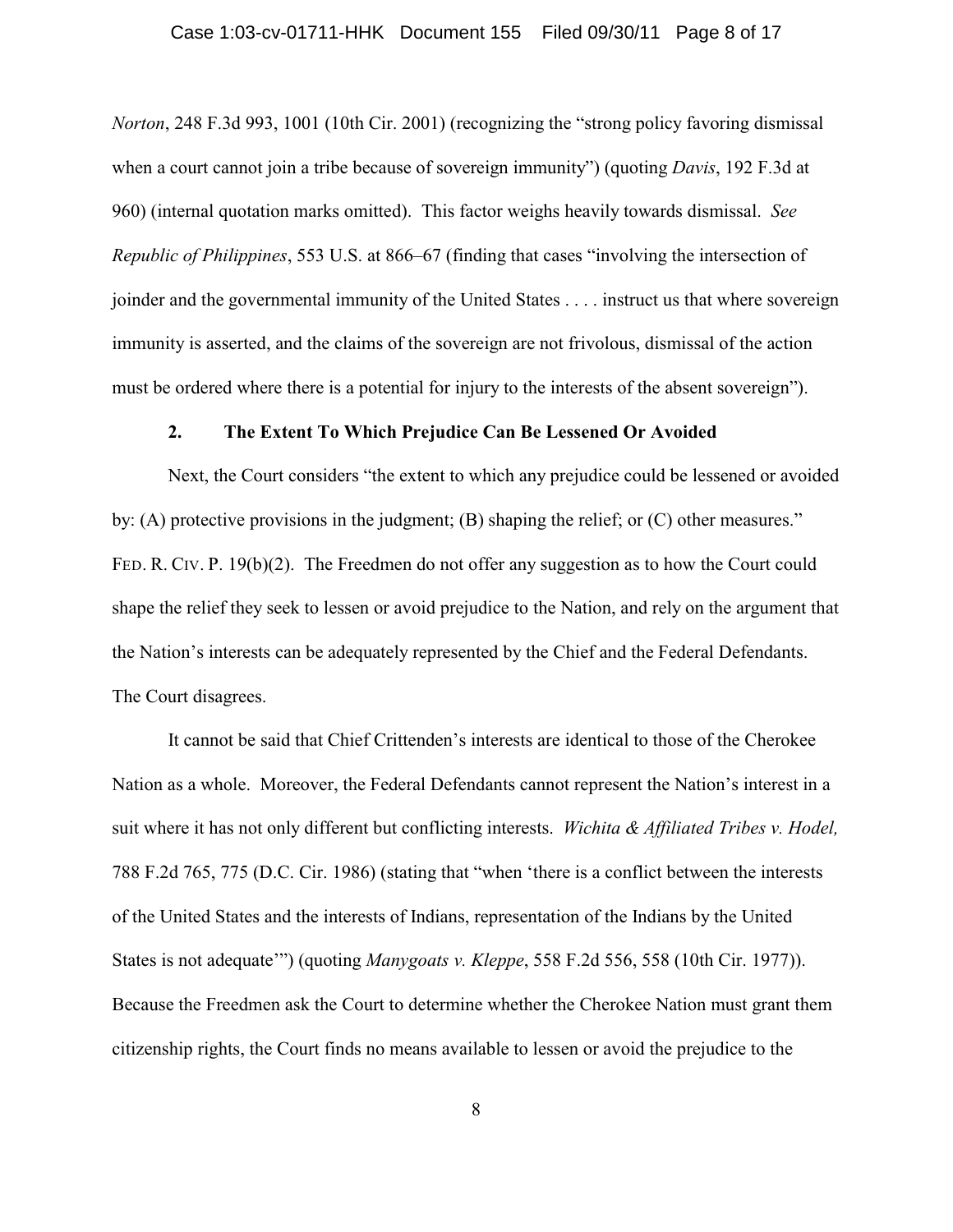### Case 1:03-cv-01711-HHK Document 155 Filed 09/30/11 Page 9 of 17

Cherokee Nation. *See St. Pierre v. Norton,* 498 F. Supp. 2d at 221 (finding it "difficult to imagine any way in which the Court could shape relief so as not to prejudice the Tribe" when "[t]he ruling Plaintiffs request goes straight to the heart of the Tribe's internal governance"); *Davis v. United States*, 199 F. Supp. 2d 1164, 1177 (W.D. Okla. 2002) ("No matter how the remedy is shaped, essentially the Court will be modifying the Tribe's policies and ordinances. Further, the Court finds there are no protective provisions which could be included in the judgment which would prevent trampling on the Seminole Nation's sovereign right to make its own laws and be ruled by them."). In sum, this factor favors dismissal.<sup>7</sup>

# **3. Adequacy of a Potential Judgment**

The Court next addresses "whether a judgment rendered in the person's absence would be adequate." FED. R. CIV. P. 19(b)(3). In this context, "adequacy refers to the public stake in settling disputes by wholes, whenever possible," which reflects the "social interest in the efficient administration of justice and the avoidance of multiple litigation." *Republic of Philippines*, 553 U.S. at 870 (internal quotation marks omitted). The Court finds that any relief obtained by the Freedmen in this action would not be adequate for the purposes of Rule 19(b) because only the Chief—not the legislative or judicial branches of the Cherokee government, nor the Nation as a whole—would be bound by the judgment. As a result, the parties are likely to be subject to

 $\frac{7}{7}$  The D.C. Circuit has stated that a court can dismiss a suit after finding that the absent party would be prejudiced under Rule 19(b)(1) and that there exists no way to lessen the prejudice under Rule 19(b)(2). *Kickapoo*, 43 F.3d at 1498 ("Because the district court concluded that [the State] would be prejudiced by a judgment rendered in its absence, and that, in view of the relief sought by the Tribe, there is no way the court can avoid the prejudice, . . . the district court had grounds to dismiss the complaint for failing to join an indispensable party without consideration of any additional factors.") (internal citation and quotation marks omitted). Nevertheless, the Court will consider the final two factors.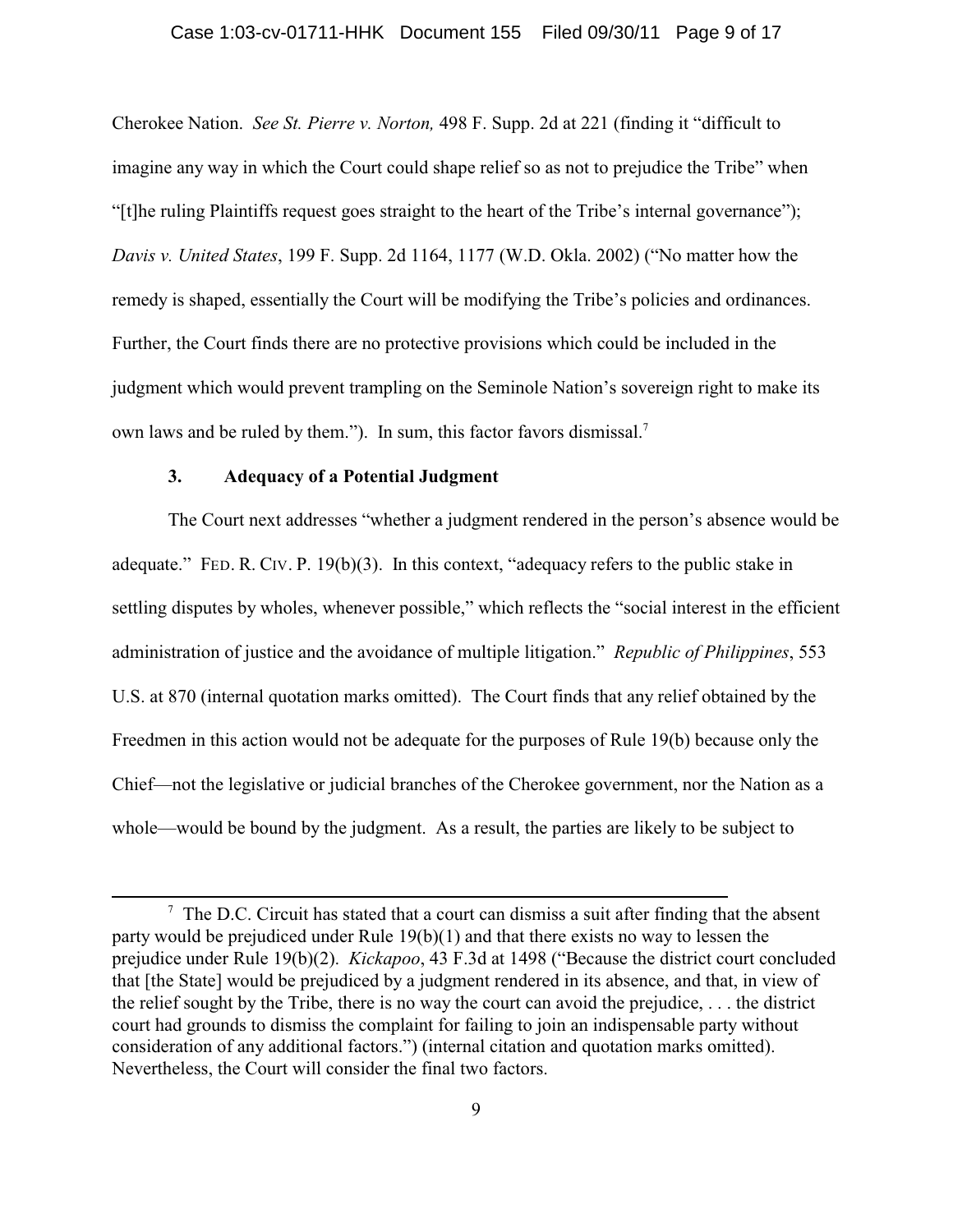### Case 1:03-cv-01711-HHK Document 155 Filed 09/30/11 Page 10 of 17

additional lawsuits, which will bring the potential for inconsistent judgments. *See, e.g.*, *St. Pierre v. Norton*, 498 F. Supp. 2d at 221 ("Even if the Court were to grant Plaintiffs' requested relief, the Tribe itself, as a non-party to this lawsuit, would not be bound by the Court's Order. Thus, the Tribe would likely file its own suit to enforce its right to determine membership issues, perhaps in a different jurisdiction. Conflicting rulings and resulting obligations could well result. The Court's judgment, therefore, would be adequate only to the extent that the Tribe does not challenge it."). The Court finds that this factor also weighs in favor of dismissal.

### **4. Adequacy of an Alternative Remedy**

The final factor in the analysis is "whether the plaintiff would have an adequate remedy if the action were dismissed for nonjoinder" FED. R. CIV. P. 19(b)(4). "[W]hile the absence of an alternative forum is properly weighed heavily against dismissal . . . absence of an alternative remedy alone does not dictate retention of jurisdiction under Rule 19," *Kickapoo Tribe*, 43 F.3d at 1499,<sup>8</sup> when sovereign immunity counsels against proceeding.

Nevertheless, this case presents unique circumstances because *Cherokee Nation v. Nash* offers the Freedmen an alternative forum for the legal issues underlying this case to be addressed.

*See also Republic of Philippines*, 553 U.S. at 872 ("Dismissal under Rule 19(b) will <sup>8</sup> mean, in some instances, that plaintiffs will be left without a forum for definitive resolution of their claims. But that result is contemplated under the doctrine of foreign sovereign immunity."); *Davis ex rel. Davis,* 343 F.3d at 1293–94 (10th Cir. 2003) (finding that "the plaintiff's inability to obtain relief in an alternative forum is not as weighty a factor when the source of that inability is a public policy that immunizes the absent person from suit"); *Wichita & Affiliated Tribes*, 788 F.2d at 777 ("Although we are sensitive to the problem of dismissing an action where there is no alternative forum, we think the result is less troublesome in this case than in some others. The dismissal of this suit is mandated by the policy of tribal immunity. This is not a case where some procedural defect such as venue precludes litigation of the case. Rather, the dismissal turns on the fact that society has consciously opted to shield Indian tribes from suit without congressional or tribal consent.") (footnote omitted).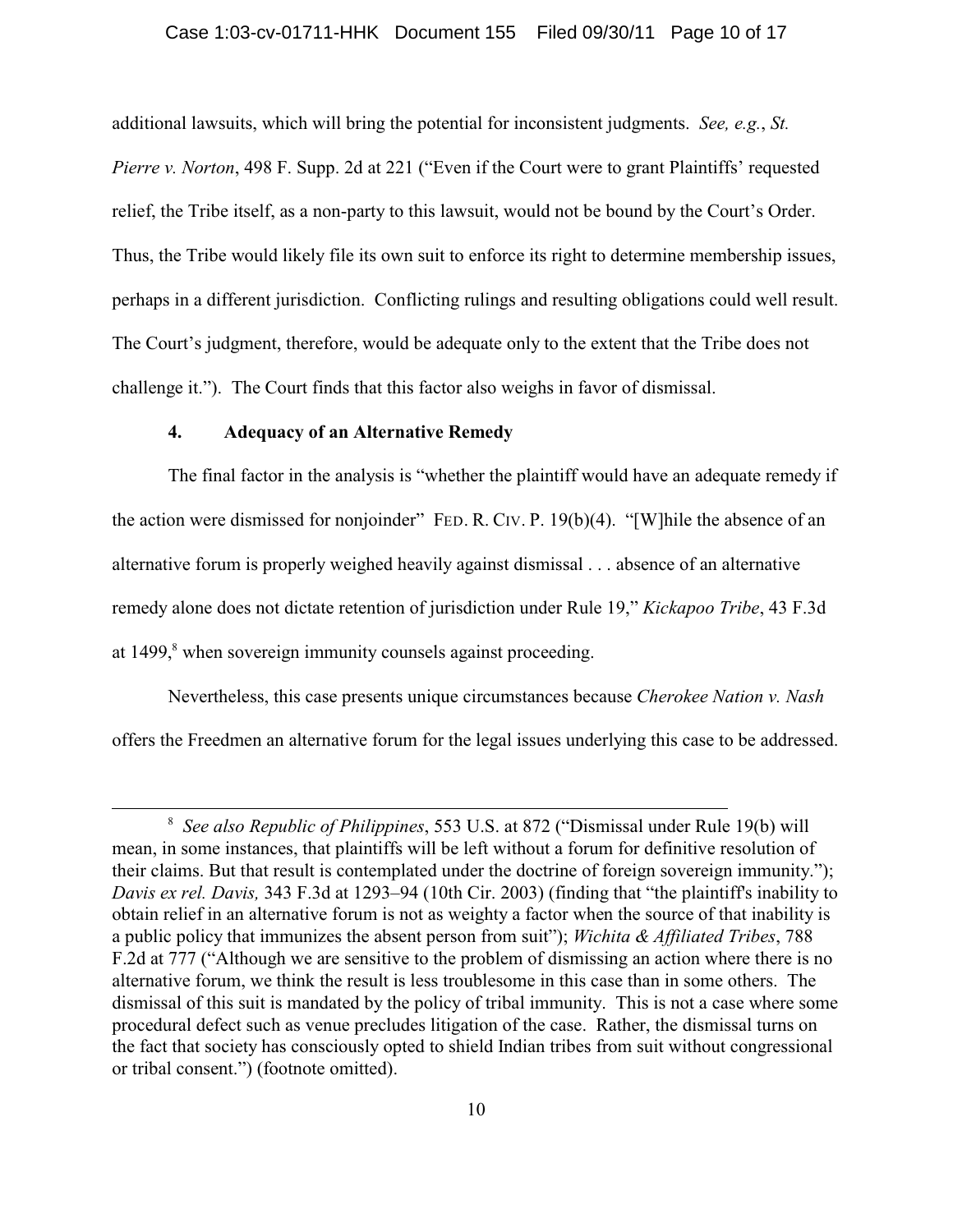The Court finds that *Nash* will not only offer an adequate alternative forum, but a superior one. Unlike a potential judgment in this case, which would not bind the Cherokee Nation, the Cherokee Nation is the plaintiff in *Nash* and would be bound by any judgment rendered in that suit. The Court therefore concludes that this factor supports dismissal of the above-captioned suit.

### **5. Public Interest Exception**

The Freedmen argue that dismissal can be avoided by the public interest exception to Rule 19. As the D.C. Circuit has explained, "this exception provides that when litigation seeks vindication of a public right, third persons who could be adversely affected by a decision favorable to the plaintiff are not indispensable parties." *Kickapoo Tribe*, 43 F.3d at 1500. The exception "generally applies where what is at stake are essentially issues of public concern and the nature of the case would require joinder of a large number of persons." *Id*. (internal quotation marks omitted); *see also Am. Greyhound Racing, Inc. v. Hull*, 305 F.3d 1015, 1026 (9th Cir. 2002) ("To qualify for the public rights exception, the litigation must transcend the private interests of the litigants and seek to vindicate a public right.") (internal quotation marks omitted).

The Court finds that the exception does not apply to this case. First, at issue is the joinder of the Cherokee Nation, not a large number of persons. Second, the Freedmen's claims implicate their rights under the Thirteenth Amendment and the Treaty of 1866 and their relationship with the Cherokee Nation, which are not truly "public rights." *See Cherokee Nation v. Babbitt*, 117 F.3d 1489, 1497 (D.C. Cir. 1997) (refusing to apply public interest exception because "the dispute involves rights to federal benefits, or, more expansively, the relationship between two groups and their respective relationships with the federal government" and finding that "[w]hile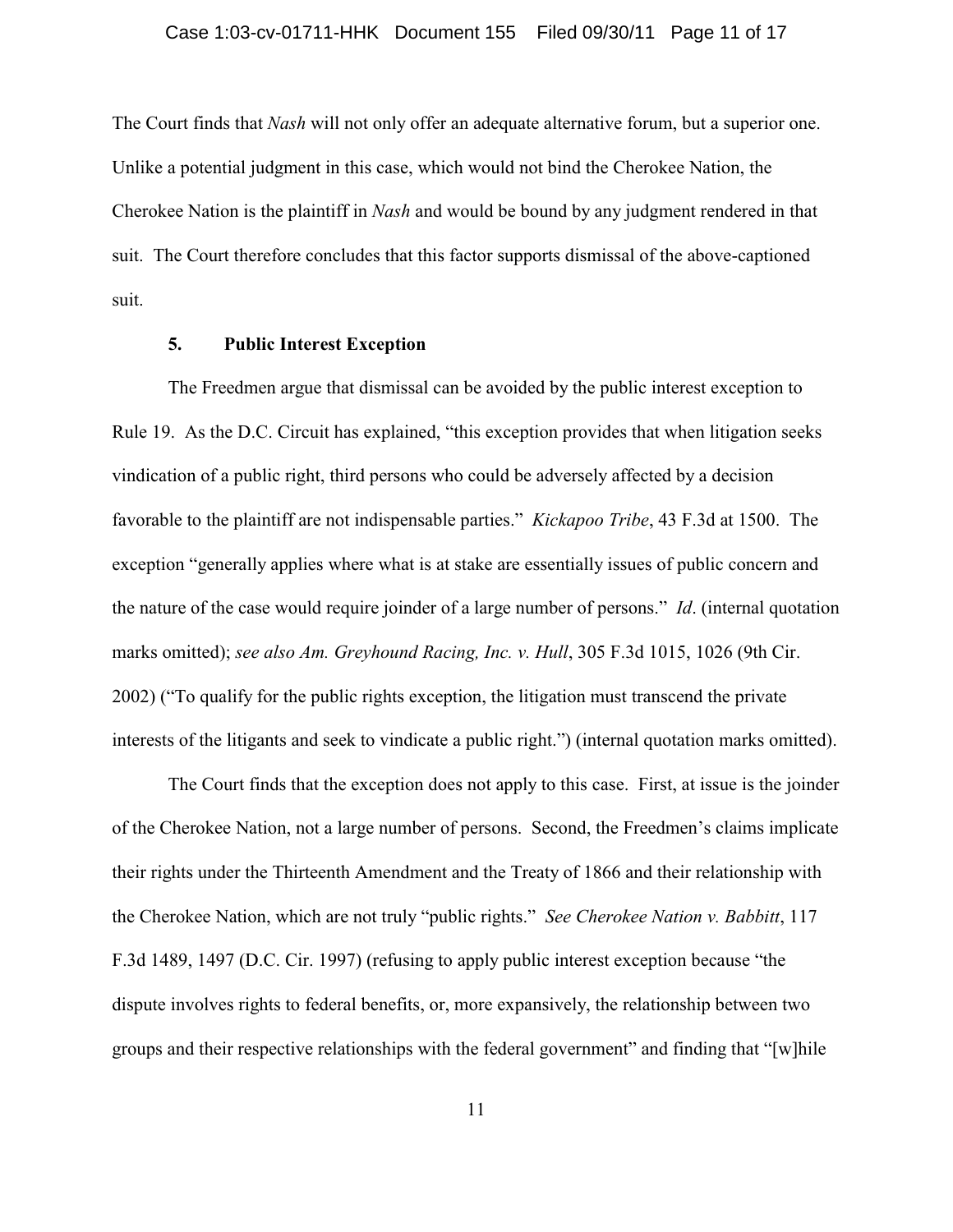issues of sovereignty are fundamental in nature, as narrowly posed here between two groups, there is simply no necessity requiring invocation of an exception to Rule 19"); *Kickapoo Tribe*, 43 F.3d at 1500 (rejecting application of the public interest exception where the case did not require the joining of an "infeasibly large number of parties" nor "implicate a matter of transcending importance"); *cf. Nat'l Wildlife Fed'n v. Burford*, 676 F. Supp. 271, 276 (D.D.C. 1985)) (applying the public right exception where "[t]he public's interest in disposition of [170 million acres] of federal lands, and more concretely, in participating in the management of these lands is a matter of transcending importance .... [that] extends this case far beyond the boundaries of private dispute"). Finally, the public rights exception has been applied in cases where the plaintiff lacks an alternative forum for its claims. *See, e.g., Nat'l Wildlife Fed'n, 676 F. Supp.* at 276. This rationale does not apply here. As discussed above, the Freedmen have an alternative remedy, and even if they did not, courts have consistently recognized that the preservation of tribal sovereignty takes priority over providing plaintiffs with a forum for their claims. Accordingly, the Court declines to apply the public rights exception here.

Upon consideration of the circumstances of this suit, including the factors enumerated in Rule 19(b), the Court concludes that the suit cannot, in equity and good conscience, proceed without the Cherokee Nation.

# **B. The Freedmen's Motion For Leave To File A Fifth Amended Complaint**

The Freedmen also move for leave to amend their complaint to name the Cherokee Nation as a defendant once again, arguing that it waived its immunity from this action by filing suit in another federal court over the legal questions at issue here. A party seeking to amend its complaint more than once may do so only by written consent of the adverse party or by leave of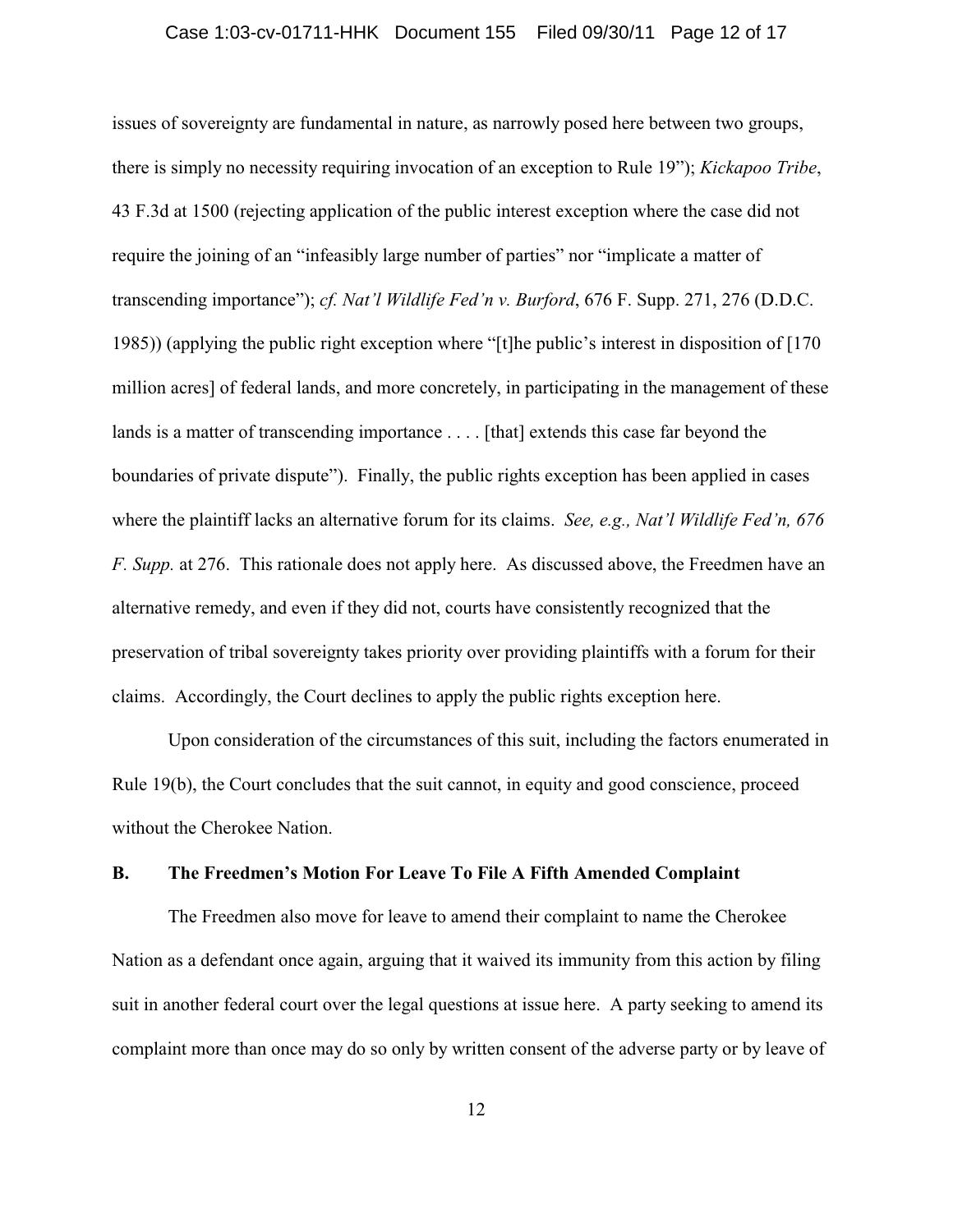the court. FED. R. CIV. P. 15(a). Because leave is to be freely given "when justice so requires," FED. R. CIV. P.  $15(a)(2)$ , a refusal to allow amendment must be justified by a sufficiently compelling reason, such as undue delay, undue prejudice to the non-moving party, bad faith, dilatory motive, repeated failure to cure deficiencies by previous amendments, or futility of amendment. *See Foman v. Davis*, 371 U.S. 178, 182 (1962); *Firestone v. Firestone*, 76 F.3d 1205, 1208 (D.C. Cir. 1996).

The Freedmen assert that the Nation has waived its immunity as to all cases concerning the "subject matter" of *Nash*, and moreover that the Nation would enjoy an unfair tactical advantage if it was allowed to litigate those issues selectively. The Nation responds that the principles of tribal sovereign immunity allow it to bring the Oklahoma action while maintaining its immunity from this suit. The Nation is correct.

The sovereign immunity of Indian tribes is a matter of "common law" and "a necessary corollary to Indian sovereignty and self-governance." *Three Affiliated Tribes of Fort Berthold Reservation v. Wold Eng'g*, 476 U.S. 877, 890 (1986). Tribal sovereign immunity "is subject to the superior and plenary control of Congress," *Santa Clara Pueblo v. Martinez*, 436 U.S. 49, 58 (1978), but the Court of Appeals has ruled that, as relevant to this suit, Congress did not impair the Nation's immunity. *Vann II*, 534 F.3d at 749.

Of course, like all sovereigns, the Nation is free to assert or to waive its immunity as it sees fit, *see Okla. Tax Comm'n v. Citizen Band Potawatomi Indian Tribe*, 498 U.S. 505, 509 (1991), and "[i]t is settled law that a waiver of sovereign immunity in one forum does not effect a waiver in other forums." *West v. Gibson*, 527 U.S. 212, 226 (1999). The federal government's consent to suit against itself in federal court does not imply its consent to suit in state court,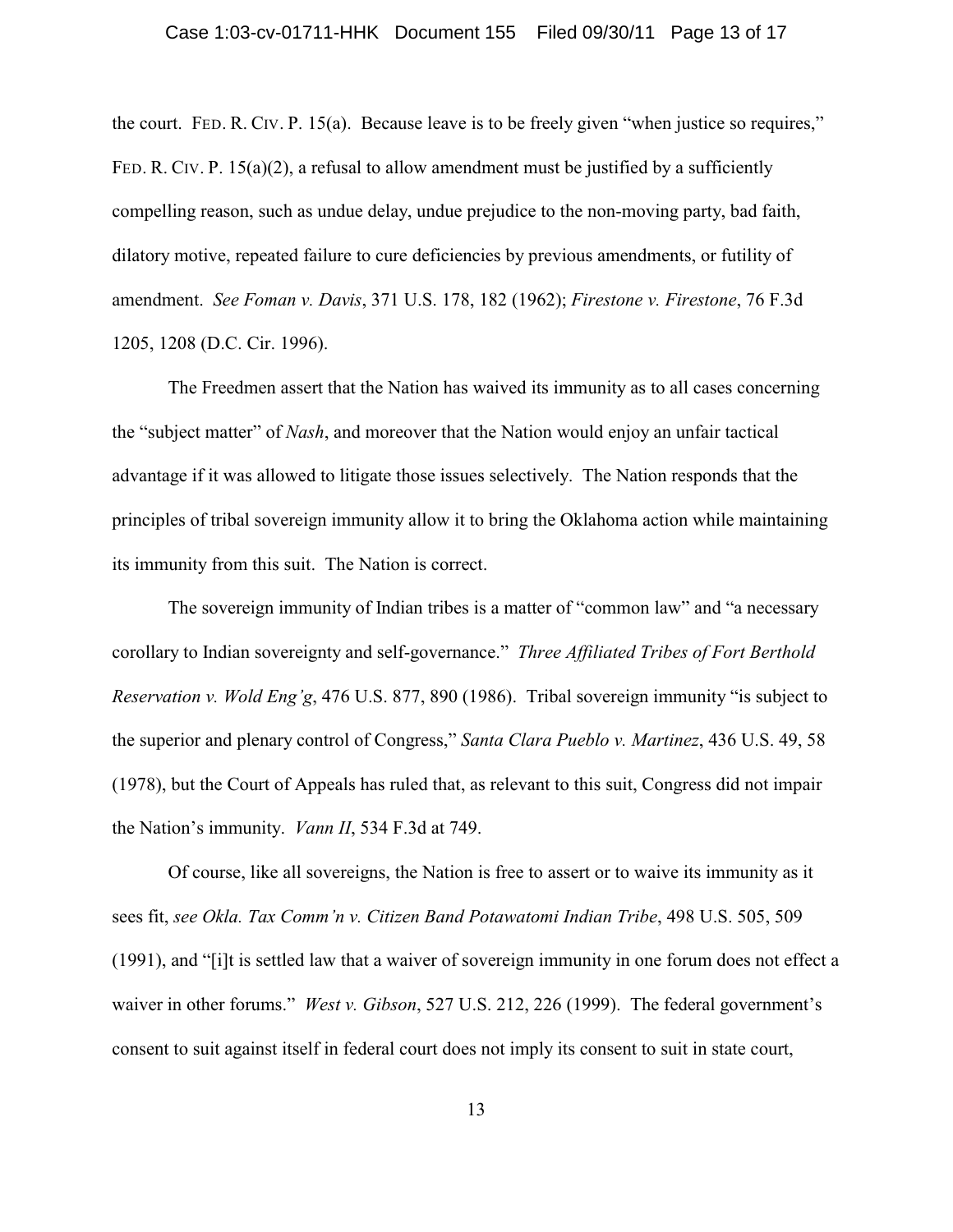*Great N. Life Ins. Co. v. Read*, 322 U.S. 47, 54 n.6 (1944), and the converse also holds: "a State does not consent to suit in federal court merely by consenting to suit in the courts of its own creation." *Coll. Sav. Bank v. Fla. Prepaid Postsecondary Educ. Expense Bd.*, 527 U.S. 666, 676 (1999). By the same token, an Indian tribe may consent to suit in tribal court or to arbitration while withholding its consent to suits brought in state or federal court. *See Lawrence v. Barona Valley Ranch Resort & Casino*, 64 Cal. Rptr. 3d 23, 27 (Cal. Ct. App. 2007) (holding that a tribe's "waiver did not constitute a consent to suit in state court on negligence claims against it, but instead specified that [tribal court] was the exclusive forum for the resolution of such claims"); *Campo Band of Mission Indians v. Superior Court*, 39 Cal. Rptr. 3d 875, 883 (Cal. Ct. App. 2006) (holding that because "[a] waiver of immunity 'is altogether voluntary' on the part of the tribe and thus the tribe 'may prescribe the terms and conditions on which it consents to be sued, and the manner in which the suit shall be conducted  $[]' \dots$  [the] issue must be determined in the forum that the Tribe has chosen for determination of the viability of claims against it, to wit, arbitration") (citation omitted) (quoting *Am. Indian Agric. Credit Consortium, Inc. v. Standing Rock Sioux Tribe*, 780 F.2d 1374, 1378 (8th Cir. 1985)). This is because a sovereign's "interest in immunity encompasses not merely *whether* it may be sued, but *where* it may be sued." *Pennhurst State Sch. & Hosp. v. Halderman*, 465 U.S. 89, 99 (1984).

"[T]o relinquish its immunity, a tribe's waiver must be 'clear.'" *C & L Enters., Inc. v. Citizen Band Potawatomi Indian Tribe*, 532 U.S. 411, 418 (2001) (quoting *Okla. Tax Comm'n v. Citizen Band Potawatomi Indian Tribe*, 498 U.S. 505, 509 (1991)); *see also Santa Clara Pueblo v. Martinez*, 436 U.S. 49, 58 (1978) ("It is settled that a waiver of sovereign immunity cannot be implied but must be unequivocally expressed.") (internal quotation marks omitted). Litigation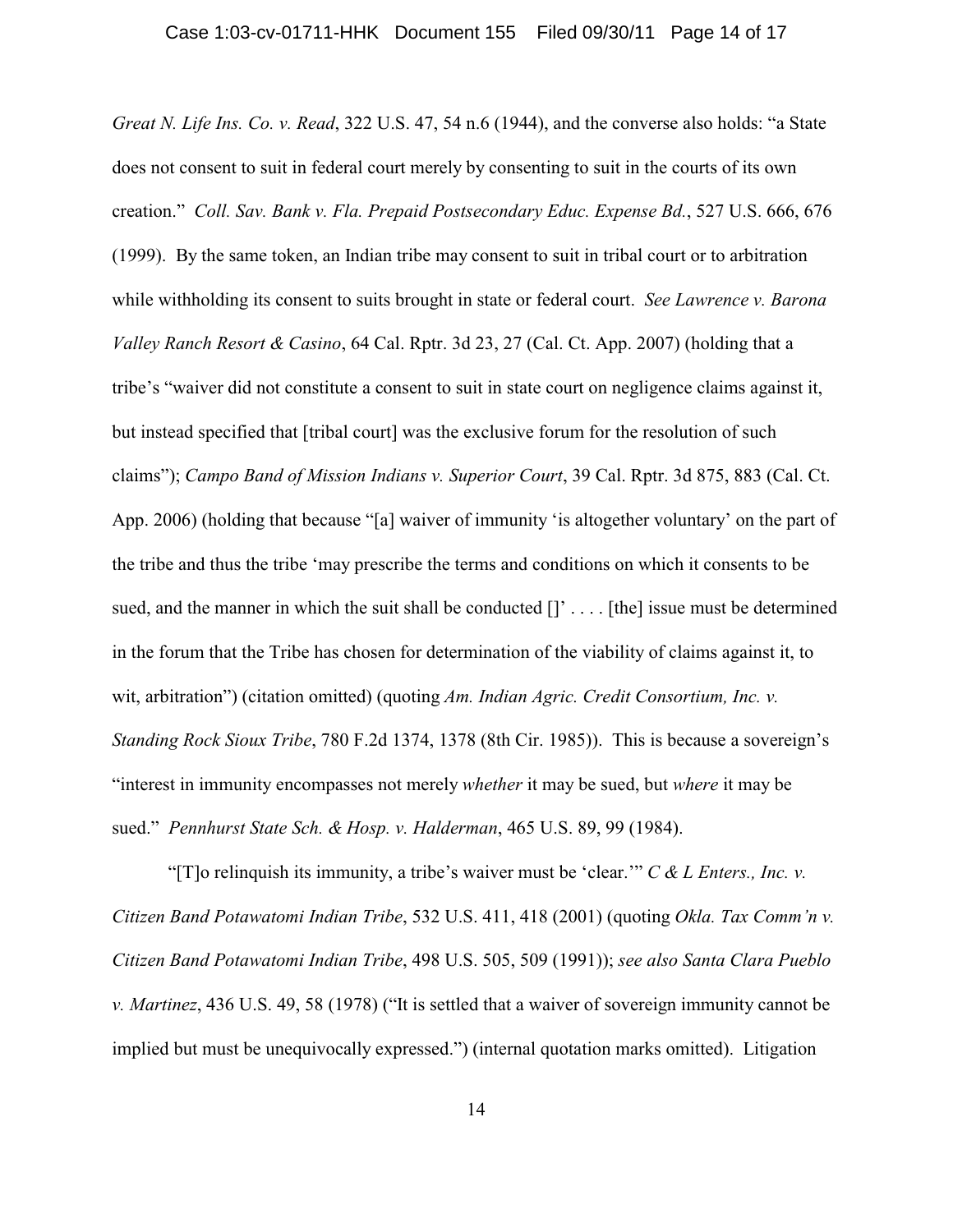### Case 1:03-cv-01711-HHK Document 155 Filed 09/30/11 Page 15 of 17

conduct may constitute a clear waiver of tribal sovereign immunity, *see* COHEN'S HANDBOOK OF FEDERAL INDIAN LAW § 7.05[1][c], at 643 (Nell Jessup Newton ed., 2005) (collecting cases in which tribes waived their immunity by participating in litigation), as it can for state sovereign immunity. *See Coll. Sav. Bank v. Fla. Prepaid Postsecondary Educ. Expense Bd.*, 527 U.S. 666, 675–76 (1999) (citing *Great N. Life Ins. Co. v. Read*, 322 U.S. 47, 54 (1944) and *Gunter v. Atlantic Coast Line R.R. Co.*, 200 U.S. 273, 284 (1906)).

The Freedmen argue that, by filing the Oklahoma action, the Nation has clearly consented to federal jurisdiction "with regard to the subject matter of this case," Freedmen's Mot. 5th Am. Compl. at 6, and that, under *Lapides v. Bd. of Regents*, 535 U.S. 613 (2002), such a finding is necessary "to avoid inconsistency, anomaly, and unfairness." *Id.* at 620. Their argument is unpersuasive. In an analogous case, the Federal Circuit held that a state university that brought suit in federal court to enforce a patent did not thereby waive its sovereign immunity as to another suit concerning the validity of the same patent "brought by a different party in a different state and a different district court." *Tegic Commc'ns v. Bd. of Regents*, 458 F.3d 1335, 1343 (Fed. Cir. 2006); *but cf. Fairley v. Stalder*, 294 Fed. Appx. 805, 809–10 (5th Cir. 2008) ("There is an interesting argument to be made that invocations of federal jurisdiction in related suits waive sovereign immunity as to other suits."). This court, like that one, can "discern no . . . clear waiver" from the filing of a separate suit on a similar subject. *Tegic*, 458 F.3d at 1343. The plaintiffs' theory of "subject matter" waiver also fails for a more basic reason: it would require the conclusion that a tribe waives its immunity as to compulsory counterclaims—those that "arise[] out of the transaction or occurrence that is the *subject matter* of the [tribe's] claim," FED. R. CIV. P. 13(a)(1)(A) (emphasis added)—when it files suit, and the Supreme Court has held to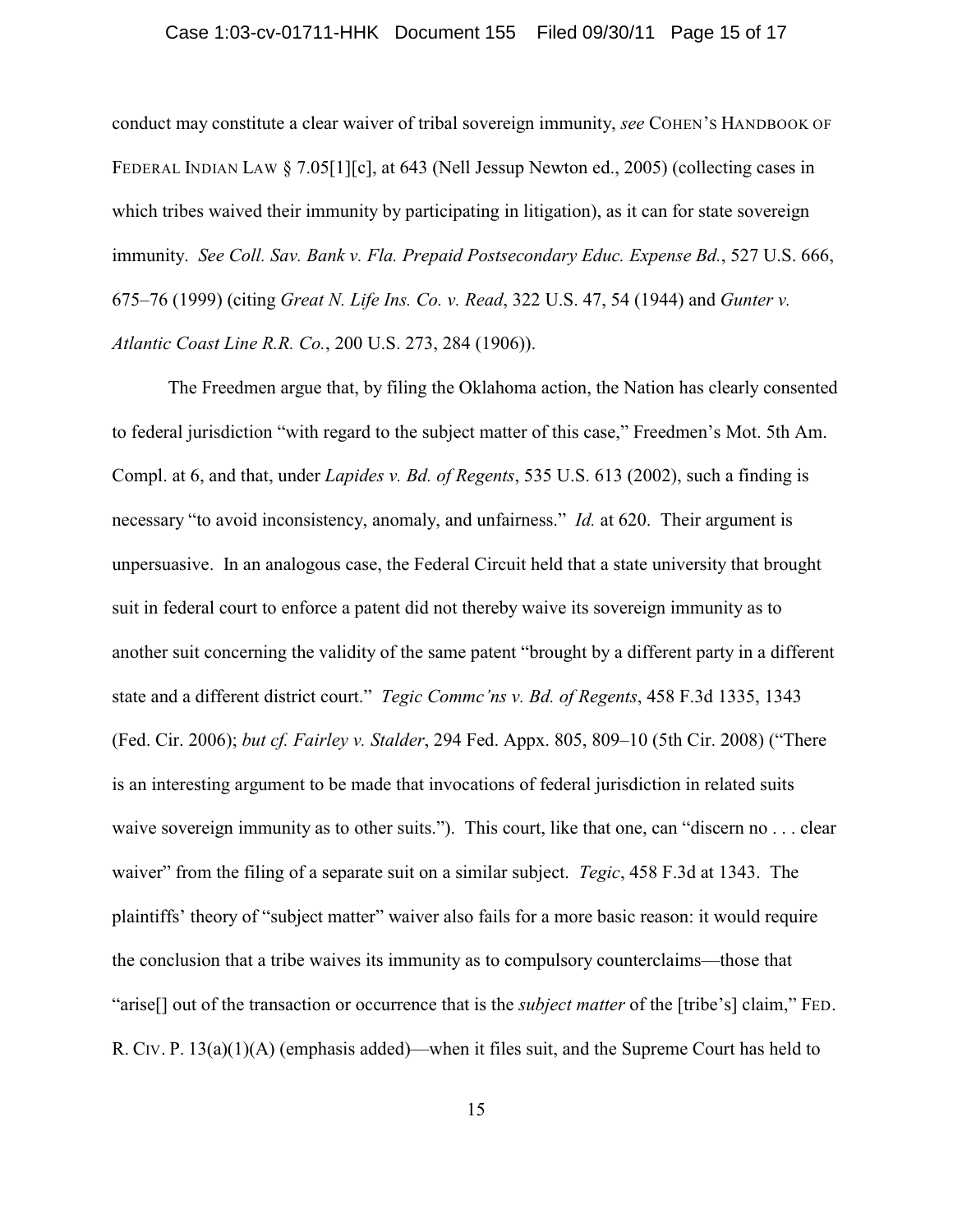### Case 1:03-cv-01711-HHK Document 155 Filed 09/30/11 Page 16 of 17

the contrary. *Okla. Tax Comm'n*, 498 U.S. at 509 ("[A] tribe does not waive its sovereign immunity from actions that could not otherwise be brought against it merely because those actions were pleaded in a counterclaim to an action filed by the tribe.") (citing *United States v. U.S. Fid. & Guar. Co.*, 309 U.S. 506, 513 (1940).

The Freedmen's reliance on *Lapides* is therefore misplaced. In *Lapides*, the Supreme Court held that when a state voluntarily removed an action to federal court it could no longer assert its sovereign immunity from suit in that forum. 535 U.S. at 624. Affirming the principle that a state can waive its sovereign immunity through litigation conduct, the Court explained that that interpretation of the Eleventh Amendment "rests upon the Amendment's presumed recognition of the judicial need to avoid inconsistency, anomaly, and unfairness, and not upon a State's actual preference or desire, which might, after all, favor selective use of 'immunity' to achieve litigation advantages." *Id.* at 620. Even if that same structural presumption operates outside of the context of the Eleventh Amendment, it does not affect the result in this case. The Court of Appeals has held that the Nation need not subject itself to the jurisdiction of the federal courts over the claims raised here. That the Nation nonetheless chooses to do so in a case with different parties but essentially identical issues while asserting its immunity from this suit does not produce the sort of inconsistency, anomaly, or unfairness imagined in *Lapides*. The Nation is free to litigate these questions in the federal action of its choosing, or not at all.

Because an amended complaint that adds the Cherokee Nation as a party would be futile, the Court will deny the Freedmen's motion to file its proposed fifth amended complaint. *See Nat'l Wrestling Coaches Ass'n v. Dep't of Educ.*, 366 F.3d 930, 945 (D.C. Cir. 2004) ("[A]